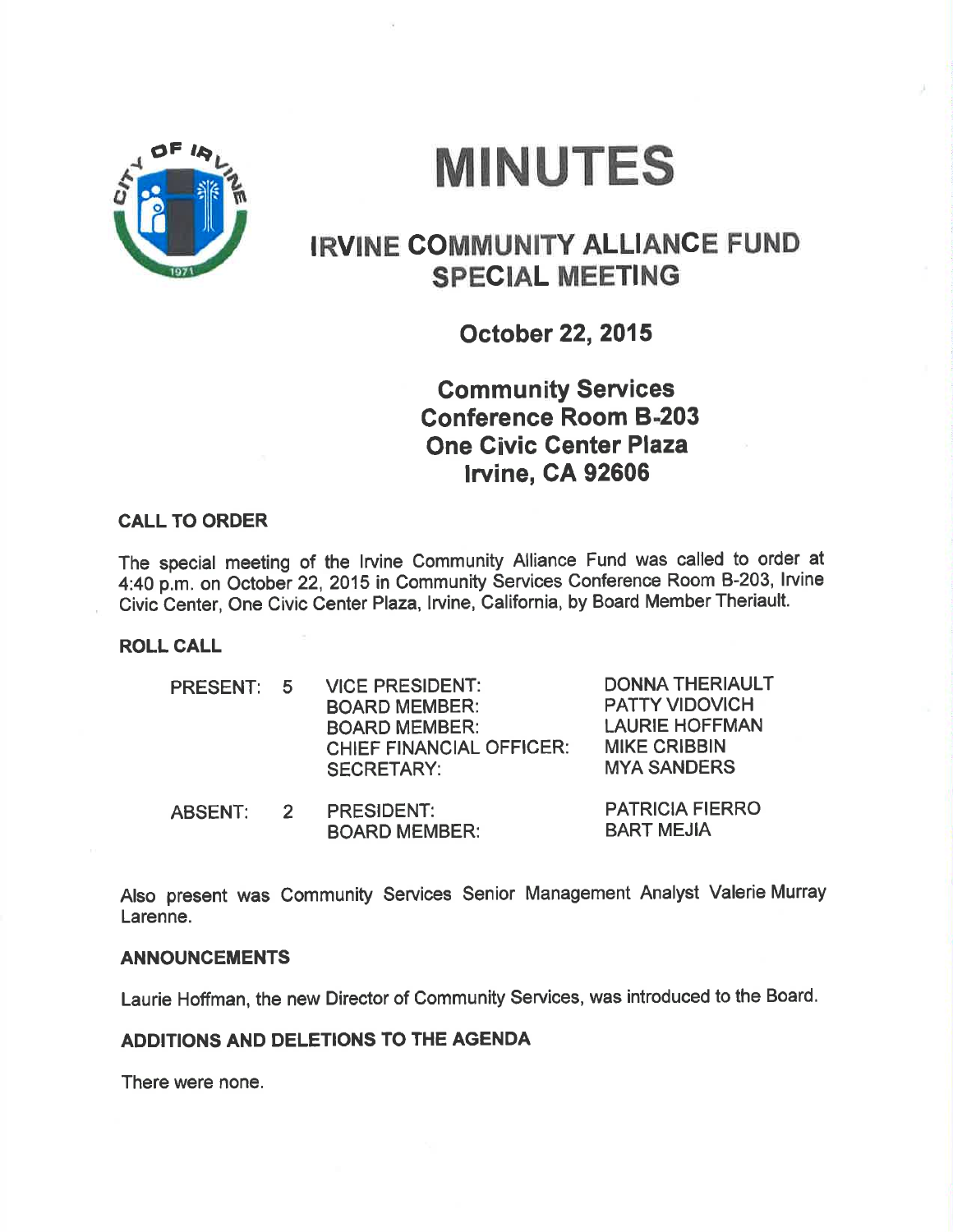# PUBLIC COMMENTS

There were none.

## BOARD BUSINESS

# 1. APPROVAL OF IRVINE COMMUNITY ALLIANCE FUND BOARD MINUTES

ACTION: Moved by Secretary Sanders and seconded by Chief Financial Officer Cribbin, to approve the minutes of the special lrvine Community Alliance Fund meeting held on August 28, 2014.

The motion carried as follows

| AYES: |                                         | 4 Board Members: Theriault, Vidovich, Cribbin, Mejia, Fierro |
|-------|-----------------------------------------|--------------------------------------------------------------|
| NOES: | 0 Board Members: None                   |                                                              |
|       | ABSTAINS: 1 Board Members: Hoffman      |                                                              |
|       | ABSENTS: 2 Board Members: Fierro, Mejia |                                                              |

#### 2. BOARD MEMBERSHIP

Vice President Theriault called for nominations for the offices of President, Vice President, Secretary and Chief Financial Officer. Board bylaws require a minimum of seven members, three of whom must be City of lrvine representatives. The Board unanimously approved the following slate to serve as officers of the Irvine Community Alliance Fund Board for Fiscal Year 2015-16:

| President:                      | Donna Theriault |
|---------------------------------|-----------------|
| <b>Vice President:</b>          | Patty Vidovich  |
| <b>Chief Financial Officer:</b> | Mike Cribbin    |
| Secretary:                      | Mya Sanders     |

# 3. IRVINE GIVES WEBSITE UPDATE

Senior Management Analyst Murray Larenne provided an update on the City's online giving website, Irvine Gives.

# 4. CHIEF FINANCIAL OFFICER REPORT

Chief Financial Officer Cribbin provided a financial update. Donations for the period July1, 2014, through June 30, 2015, totaled \$26,937.65. The Board approved a donation check payable to the City of lrvine in the amount of \$13,500.